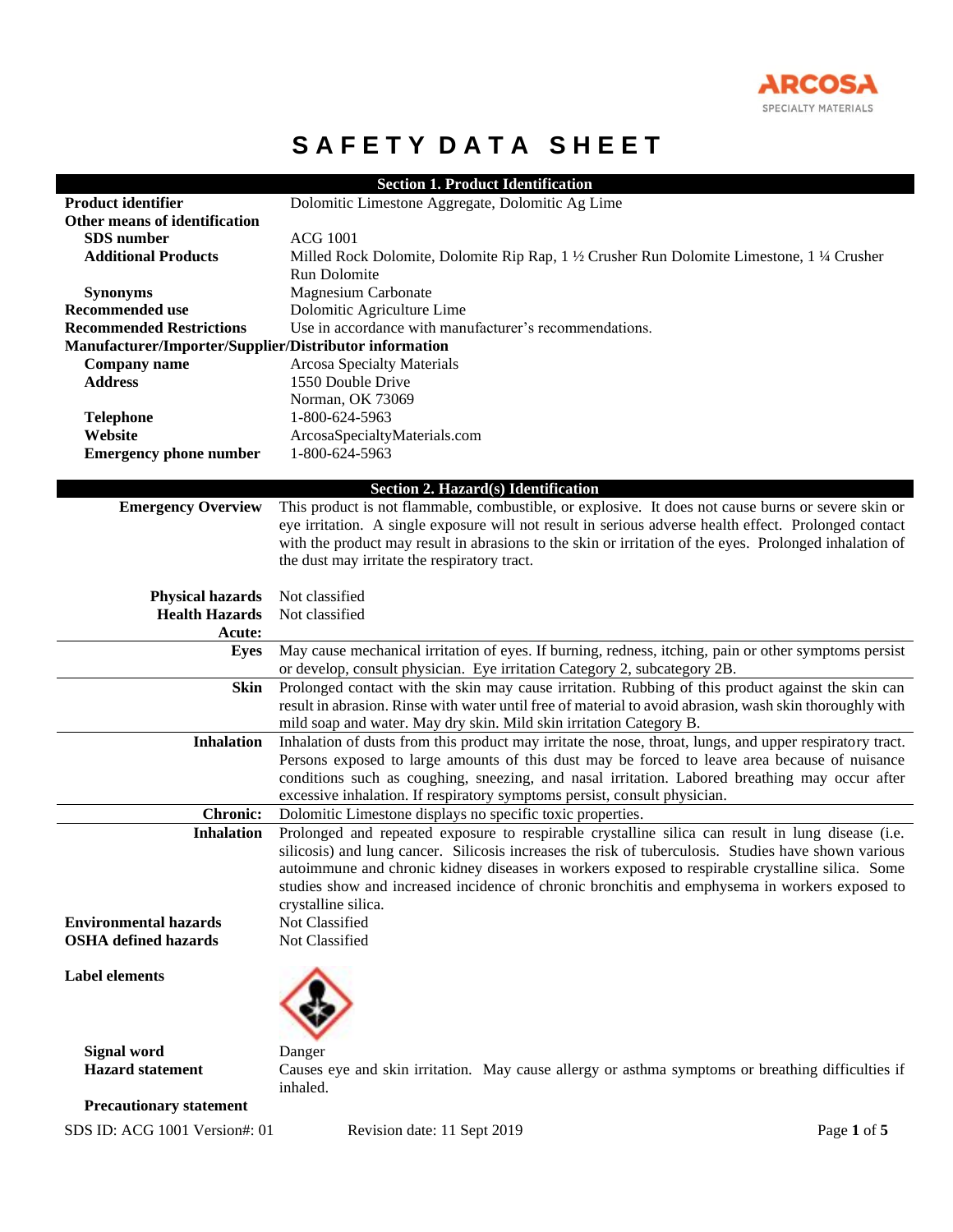

| <b>Prevention</b> | Wash hands thoroughly after handling. Wear protective gloves. Avoid breathing dust. Wear                    |  |
|-------------------|-------------------------------------------------------------------------------------------------------------|--|
|                   | respiratory protection.                                                                                     |  |
| <b>Response</b>   | If eye irritation persists, if skin irritation occurs, or if experiencing respiratory symptoms: Get medical |  |
|                   | advice/attention.                                                                                           |  |
| <b>Storage</b>    | Store as indicated in Section 7.                                                                            |  |
| <b>Disposal</b>   | Dispose of in accordance with local, state, and federal regulations.                                        |  |

Hazard(s) not otherwise classified (HNOC) None known.

| <b>Section 3. Composition/Information on Ingredients</b> |            |               |
|----------------------------------------------------------|------------|---------------|
| <b>Mixtures</b>                                          |            |               |
| Chemical name                                            | CAS number | $\frac{6}{6}$ |
| Calcium Magnesium Carbonate                              | 16389-88-1 | 90<           |
| Silicon Dioxide (Crystalline Silica)                     | 14808-60-7 | < 0.025       |

**Composition comments** All concentrations are in percent by weight unless ingredient is a gas.

| <b>Section 4. First-Aid Measures</b>             |                                                                                                          |  |  |
|--------------------------------------------------|----------------------------------------------------------------------------------------------------------|--|--|
| Eye contact                                      | If in eyes: Rinse cautiously with water for several minutes. Remove contact lenses, if present and       |  |  |
|                                                  | easy to do. Continue rinsing. If eye irritation persists: Get medical advice/attention.                  |  |  |
| Skin                                             | If on skin: Wash with plenty of water/mild soap and water. Specific treatment: see supplemental first    |  |  |
|                                                  | aid instruction on label. If skin irritation occurs: Get medical advice/attention. Take off contaminated |  |  |
|                                                  | clothing and wash it before reuse.                                                                       |  |  |
| <b>Inhalation</b>                                | If inhaled: If breathing is difficult, remove person to fresh air and keep comfortable for breathing. If |  |  |
|                                                  | experiencing respiratory symptoms: Call a doctor.                                                        |  |  |
| <b>Ingestion</b>                                 | May cause temporary irritation of throat and stomach and gastrointestinal tract.                         |  |  |
| <b>Most Important</b>                            | Under normal conditions of intended use, this product is not expected to be a health risk. Dust may      |  |  |
| symptoms/effects, acute and                      | irritate throat and respiratory system and cause coughing.                                               |  |  |
| delayed                                          |                                                                                                          |  |  |
| <b>Indication of Immediate</b>                   | Provide general supportive measures and treat symptomatically.                                           |  |  |
| medical attention and special                    |                                                                                                          |  |  |
| treatment needed                                 |                                                                                                          |  |  |
| <b>General information</b>                       | Ensure that medical personnel are aware of the material(s) involved.                                     |  |  |
|                                                  |                                                                                                          |  |  |
| <b>Section 5. Fire and Explosion Hazard Data</b> |                                                                                                          |  |  |
| <b>Flash Point</b>                               | Non-combustible.                                                                                         |  |  |
| <b>Auto Ignition</b>                             | Not applicable.                                                                                          |  |  |
| <b>Flammable limit</b>                           | Not applicable.                                                                                          |  |  |
| <b>Fire Extinguishing Media</b>                  | Use extinguishing media appropriate for surrounding fire.                                                |  |  |
| <b>Special Fire-fighting Procedures</b>          | Wear proper personal protective equipment as listed in Section 8.                                        |  |  |
| <b>Hazardous combustion procedures</b>           | Not applicable                                                                                           |  |  |
| <b>Explosion Hazards</b>                         | None known.                                                                                              |  |  |

| <b>Section 6. Accidental Release Measures</b> |                                                                                              |
|-----------------------------------------------|----------------------------------------------------------------------------------------------|
| <b>Methods and materials for containment</b>  | Remove by dry sweeping or vacuum. Avoid creating excessive dust. It is recommended           |
| and cleaning up                               | that gloves and a mask be worn while cleaning the spill. If already mixed with water,        |
|                                               | scrape up and place in container. Wear appropriate protective equipment as described in      |
|                                               | Sections $7 & 8$ .                                                                           |
| <b>Environmental Precautions</b>              | Dispose of material in accordance with all applicable federal, state, and local regulations. |
|                                               | Can be disposed as an inert solid in a landfill.                                             |
|                                               |                                                                                              |

# **Section 7. Handling and Storage**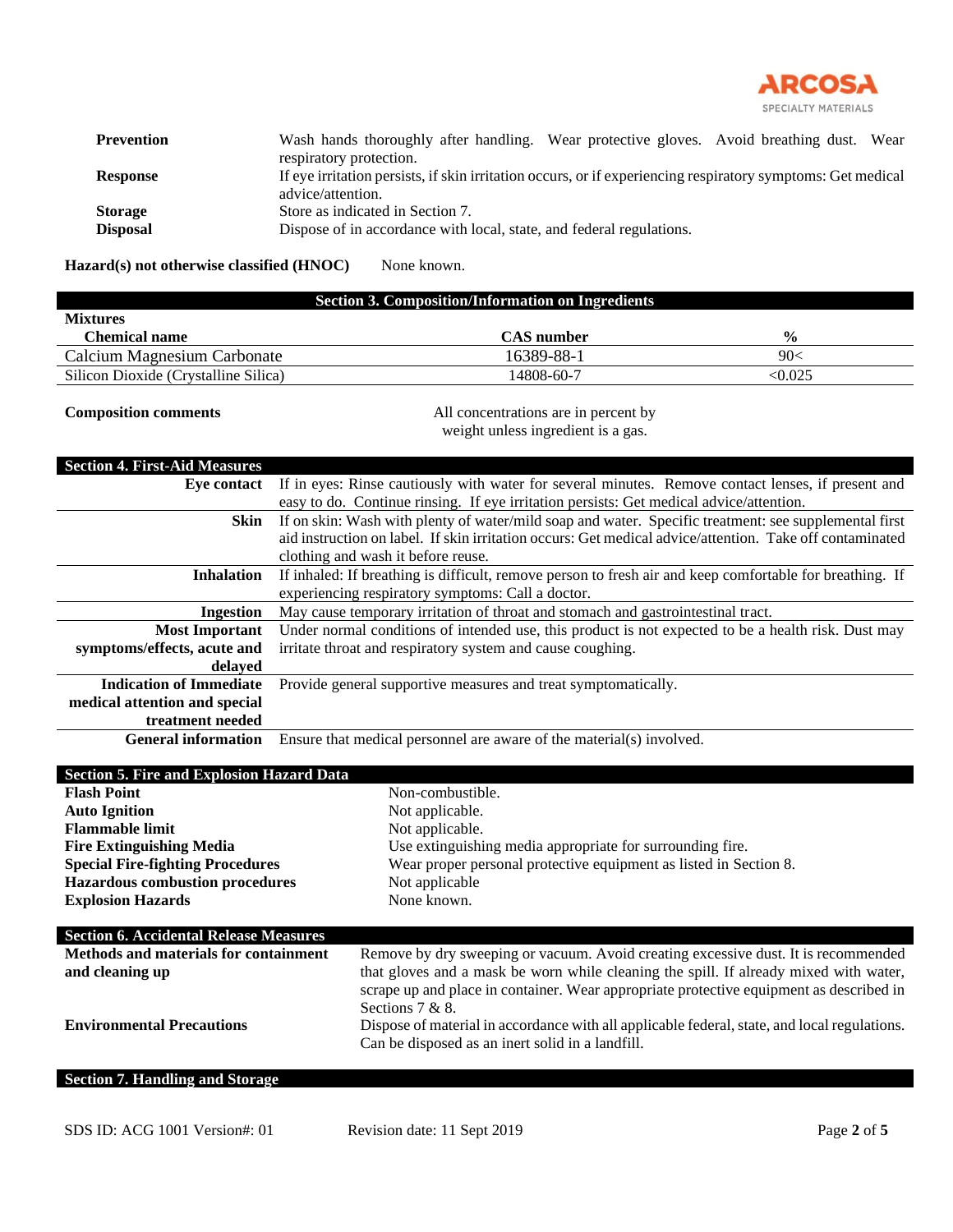

**Precautions for safe handling** Avoid contact with skin and eyes. Do not breathe dust. Use only in well ventilated areas. A NIOSH approved dust mask or filtering face piece is recommended in poorly ventilated areas or when permissible exposure limits may be exceeded. When using, do not eat or drink. Wash hands before eating, drinking or smoking.

**Conditions for safe storage, including an incompatibilities** Keep out of reach of children. Keep the container tightly closed and dry. Store in a covered, dry climate controlled area, away from incompatibles listed in Section 10.

### **Section 8. Exposure Controls/Personal Protection**

# **Occupational exposure limits**

#### **US. OSHA table Z-1 Limits for Air Contaminants (29 CFR 1910.1000**

| <b>Components</b>   | 'vpe       | Value            | Form        |
|---------------------|------------|------------------|-------------|
| Dolomitic Limestone | PEL        | $5 \text{ mg/m}$ | Respirable. |
| Crystalline Silica  | <b>TWA</b> | $5 \text{ mg/m}$ | Respirable. |

## **US. ACGIH Threshold Limit Values**

| <b>Components</b>   | Type       | Value                | Form                |
|---------------------|------------|----------------------|---------------------|
| Dolomitic Limestone | <b>TWA</b> | $10 \text{ mg/m}$    | Inhalable fraction. |
| Crystalline Silica  | TWA        | $0.025 \text{ mg/m}$ | Respirable.         |

#### **US. NIOSH: Pocket Guide to Chemical Hazards**

| <b>Components</b>   | Type | Value                 | Form       |
|---------------------|------|-----------------------|------------|
| Dolomitic Limestone | TWA  | $5 \text{ mg/m}$      | Respirable |
| Crystalline Silica  | TWA  | $0.05 \text{ mg/m}$ 3 | Respirable |

**Engineering Controls** Ventilate to keep exposures below TLV requirements of the individual ingredients. General ventilation is expected to be satisfactory. Use local exhaust ventilation if necessary to control dust. **Respiratory protection** None required where adequate ventilation conditions exist. A NIOSH approved dust mask or filtering face piece is recommended in poorly ventilated areas or when permissible exposure limits may be exceeded. Consult with respirator manufacturer to determine respirator selection, use, and limitations.

|                                  | <b>Section 9. Physical and Chemical Properties</b> |             |
|----------------------------------|----------------------------------------------------|-------------|
| <b>Appearance</b>                | $Grev - White$                                     |             |
| <b>Physical state</b>            | Fine to Coarse Solid                               |             |
| <b>Melting Point</b>             | Not applicable.                                    |             |
| <b>Freezing Point</b>            | Not applicable.                                    |             |
| Odor                             | Low                                                |             |
| <b>Odor threshold</b>            | Not determined.                                    |             |
| <b>Flash point</b>               | Non-combustible.                                   |             |
| <b>Flammability limits</b>       | Not applicable.                                    |             |
| Solubility (in water) $(g/100g)$ | < 0.4                                              |             |
| Initial boiling point            | Not applicable                                     |             |
| <b>Boiling Range</b>             | Not applicable.                                    |             |
| <b>Specific gravity</b>          | $2.5 - 2.7$                                        |             |
| pH                               | Not applicable                                     |             |
| Vapor pressure                   | Not applicable.                                    |             |
| Vapor density                    | Not applicable.                                    |             |
| <b>Auto-ignition temperature</b> | None.                                              |             |
| <b>Evaporation rate</b>          | Not applicable.                                    |             |
| SDS ID: ACG 1001 Version#: 01    | Revision date: 11 Sept 2019                        | Page 3 of 5 |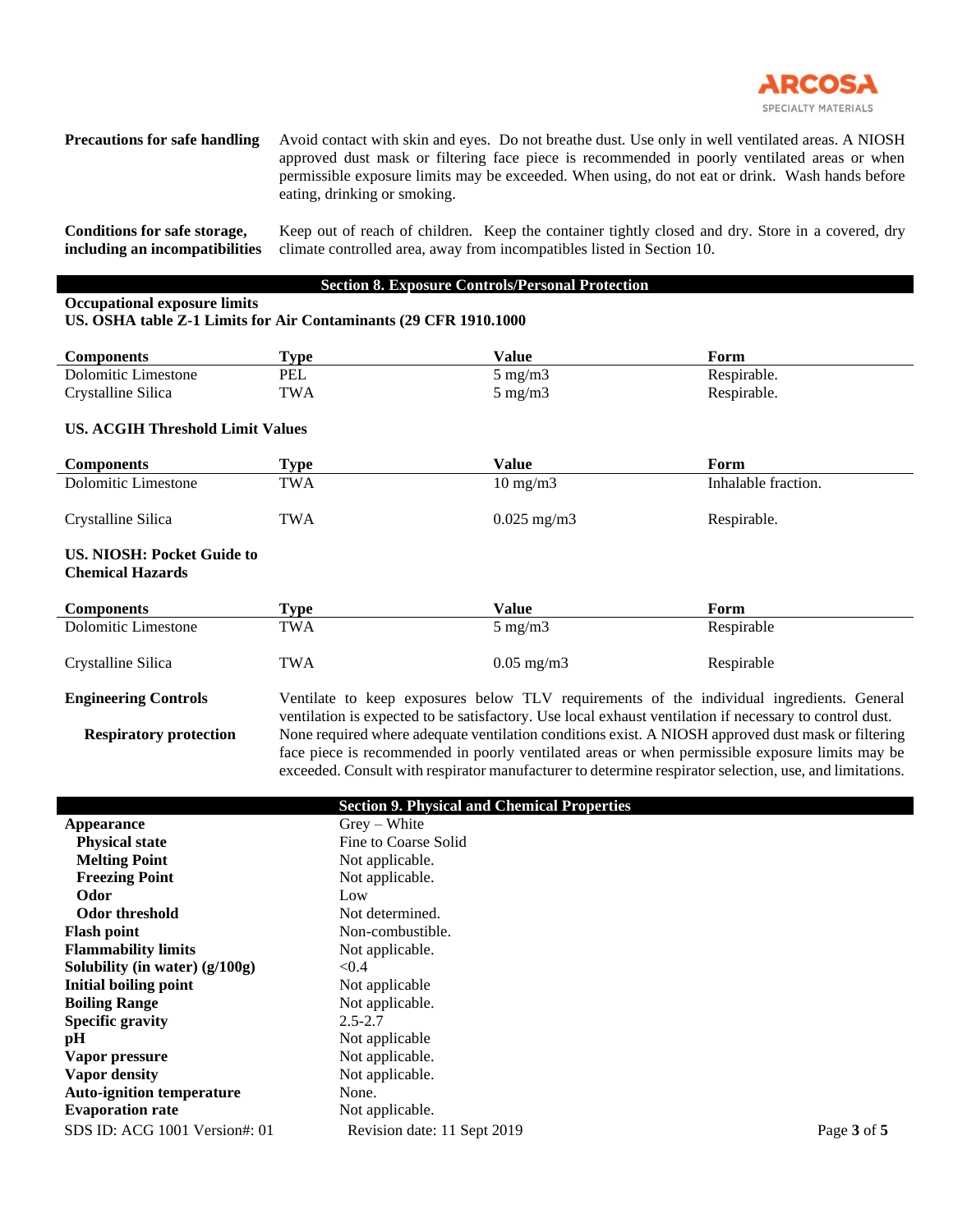

| <b>Viscosity</b><br><b>Upper flammability limit</b><br><b>Lower flammability limit</b><br><b>Decomposition temp</b>                                               | Not applicable.<br>Not determined.<br>Not determined.<br>898°C/1648°F                                                                                                                                                                                                                   |
|-------------------------------------------------------------------------------------------------------------------------------------------------------------------|-----------------------------------------------------------------------------------------------------------------------------------------------------------------------------------------------------------------------------------------------------------------------------------------|
| <b>Conditions of reactivity</b><br><b>Chemical stability</b><br><b>Conditions to avoid</b><br><b>Hazardous decomposition products</b><br>Hazardous polymerization | <b>Section 10. Chemical Stability and Reactivity</b><br>Not applicable under normal conditions.<br>Avoid contact with acids<br>Not applicable.<br>Not applicable.<br>Will not occur                                                                                                     |
| Information on likely routes of exposure                                                                                                                          | <b>Section 11. Toxicological Information</b>                                                                                                                                                                                                                                            |
| <b>Acute effects</b>                                                                                                                                              | No known acute toxicological effects. Acute effects include irritation of the eyes, skin, and                                                                                                                                                                                           |
| <b>Chronic effects</b>                                                                                                                                            | respiratory system.<br>Crystalline silica: Exposures to respirable crystalline silica are not expected during the<br>normal use of this product; however, levels must be determined by in-house workplace<br>hygiene testing.                                                           |
|                                                                                                                                                                   | <b>Section 12. Ecological Information</b>                                                                                                                                                                                                                                               |
| <b>Ecotoxicity</b>                                                                                                                                                | There are no known causes from this product that would harm the ecology. The disposal of<br>large quantities directly into waterways would be expected to cause significant aquatic life<br>death. The material shows no bioaccumulation or food chain concentration toxicity potential |
|                                                                                                                                                                   | <b>Section 13 Disposal Considerations</b>                                                                                                                                                                                                                                               |
| <b>Disposal procedure</b>                                                                                                                                         | Dispose of product and packaging material in accordance with all applicable federal, state,<br>and local regulation. Can be disposed as an inert solid in a landfill. Slurry may plug drains.<br>Do not dispose of directly in waterways or sewers. Recycle responsibly.                |
|                                                                                                                                                                   | <b>Section 14. Transport Information</b>                                                                                                                                                                                                                                                |
| <b>Department of Transportation (DOT)</b><br><b>Requirements</b>                                                                                                  | This product is not regulated as a hazardous material by the United States (DOT)<br>transportation regulations.                                                                                                                                                                         |
| <b>Canadian Transportation of</b><br>dangerous goods                                                                                                              | Not regulated as dangerous goods.                                                                                                                                                                                                                                                       |
| UN#                                                                                                                                                               | None, Not regulated as dangerous goods.                                                                                                                                                                                                                                                 |
| <b>ADNR</b>                                                                                                                                                       | None.                                                                                                                                                                                                                                                                                   |
| <b>RID/ADR:</b>                                                                                                                                                   | Not classified.                                                                                                                                                                                                                                                                         |
| <b>Environmental hazards</b>                                                                                                                                      | None.                                                                                                                                                                                                                                                                                   |
| <b>Annex II of MARPOL 73/78</b>                                                                                                                                   | Not applicable                                                                                                                                                                                                                                                                          |
| <b>International bulk chemical code</b>                                                                                                                           | Not applicable                                                                                                                                                                                                                                                                          |
| <b>U.S. EPA's Toxic Substance Control</b><br><b>Act Chemical Substance Inventory</b>                                                                              | <b>Section 15 Regulatory Information</b><br>Not listed as reportable quantity or regulated quantity in SARA Title III Sections 302, 304,<br>and 313. CAA Section 112® Regulated Chemicals for Accidental Release Prevention,<br>CERLA Hazardous Substances, and RCRA Hazardous Waste.   |